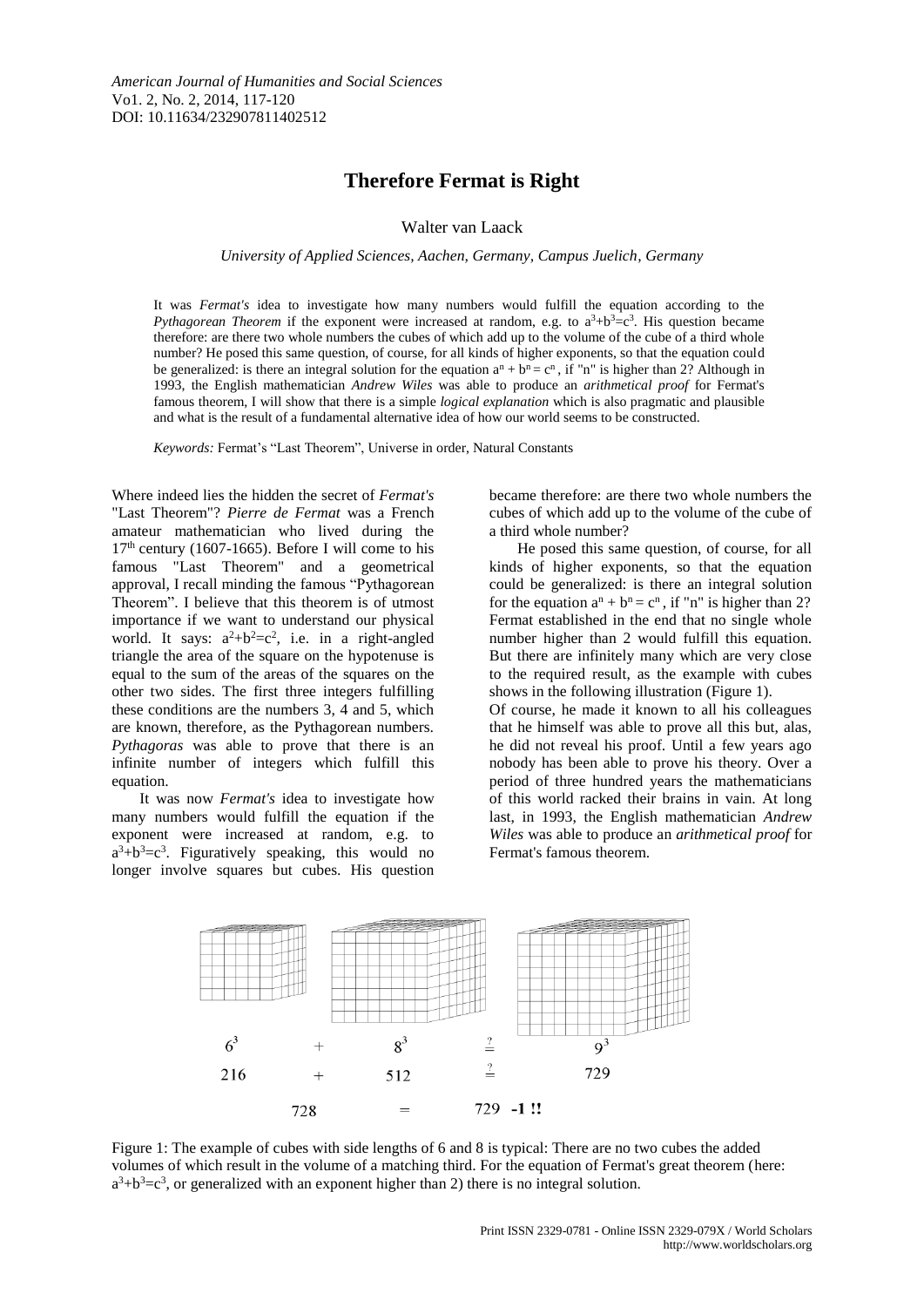It certainly seems absolutely amazing that for the exponent 2 an infinite amount of integral solutions exists but for all higher exponents there are none at all but many 'close' solutions! That reminds me of the famous novel *"Miss Smilla's Feeling for Snow"* by *Peter Höeg (1992)*: Nature repeatedly confronts us with manifestations which clearly remind us that they are based on an *optimal program* which actually never fully materializes. On the other hand it also reminds me of the German mathematician, *Leopold Kronecker (1823-1891)*. He once said "the natural numbers were made by God; everything else was made by humans."

Mr. Kronecker assumed that the entire field of mathematics may be traced back to integers. In my last article for this magazine, "Why natural constants are as they are?"  $(2013)/i$ , I presented a little intellectual experiment: With some simple geometry I was able to achieve a completely widened view of our world. By that, basing upon a simple geometrical growth and propagation progress, starting with the single and simplest finite point of singularity, the smallest unconceivable circle, I resulted in the first new object of perfection in multiplicity, the square, by just using the first four ordinal numbers. With these two geometrical objects, the starting circle and the newly achieved square, I could easily create two geometrical ratios (with the irrational numbers 1.618… and 1.273…), leading to two very important number sequences 6-1-8 and 2-7-3. Finally, with the first four ordinal numbers and these two gained number-sequences out of purely geometrical ratios, what means that the calculation system used is of no importance, I was able to describe all important natural constants.

Another logical key-point of this intellectual experiment was: Every new introduction should be unequivocally retraceable to already existing information whereby every new invention must simultaneously strive for perfection.

As seen, the whole experiment was *twodimensional* and resulted to a complete explanation of why the world principally seems to be as it is. The next step of continuing this intellectual experiment is then to stretch out from the twodimensional plane into space: From a single finite point, the smallest inconceivable circle, as the starting point in my experiment and thus from a finite singularity I generated the square, the first perfect new object in multiplicity which encompassed and surmounted this finite singularity. Up until then the expansion of the first circle to the square was purely laminar, i.e*. twodimensional*.

After the new perfection is reached in the multiplicity the next step must be a new quality leap. This is found by opening up the space, a further now spatial dimension, i.e. the dimension into three-dimensionality. One possibility how to do this would be to use a fifth circle, erected perpendicular to the working face, so that we then gain a regular pyramid with a square base. Perhaps the ancient Egyptians constructed their pyramids in that way as tombs for their pharaohs (Figure 2):



Figure 2: The regular Pyramid with a square base.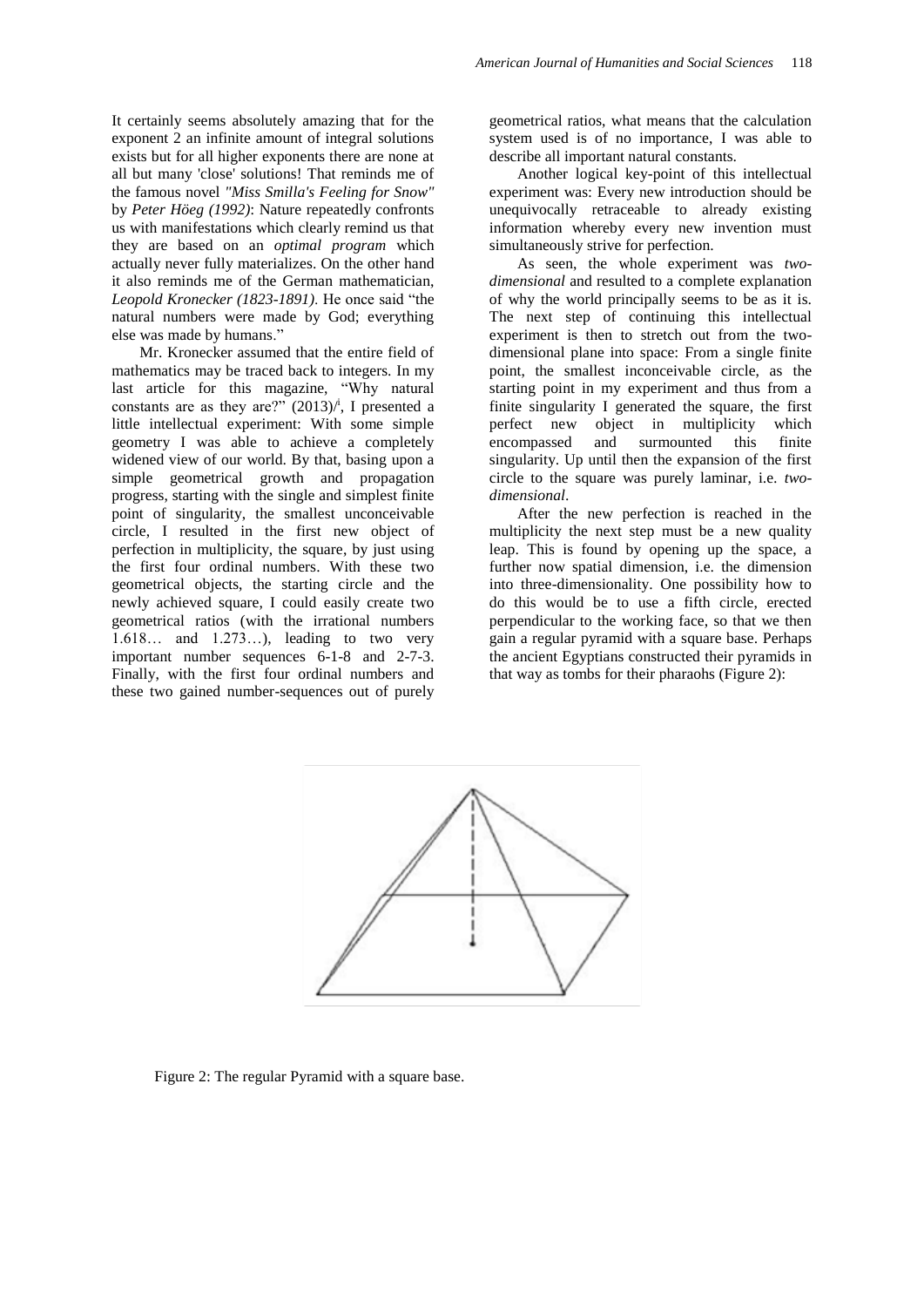To open up space seems here to be fulfilled in a self-evident logical conclusion for us humans since only this method corresponds with our natural conception of space as something *threedimensional*.

But I believe that this won't be truly logical! So, an alternative perception seems to be better and the only strictly logical one: It will easily be found up if we consider the important steps of my already mentioned intellectual model. The development of *the two-dimensionality*, i.e. the plane, by an outward expansion was only achieved by means of a third circle, which was generated vertically or perpendicularly, i.e. at a right angle to the starting line of the first two circles (Figures 3 and 4):



Figure 3 & 4 (right), taken from "Why natural constants are as they are" (Van Laack, 2013).

Starting with the first finite point, the smallest unconceivable circle C1, a second circle (C2) could be created by logical proposals. By-the-way, also a larger circle (LC1) was facilitated and leads us to the "Golden Section" (GS). An outward expansion into the two-dimensionality (plane) was generated vertically (or perpendicularly) by the third circle  $(C3)$ .

This elevation over the two-dimensionality and thus the development of the three-dimensional space as a new qualitative orientation, must, therefore, also be carried out in a vertical, i.e. rectangular position to the starting geometry, since *only this* would be unequivocally defined by the preceding process.

However the starting geometry itself is plane and no longer a line. This means the space can logically only be developed by means of a second plane which is perpendicular to the first. The space is thus initially developed by means of a completely different  $x^2y^2$  –geometry, which is not three-dimensional but truly *four-dimensional* as shown in the next illustration below (Figure 5):



Figure 5: The space is truly four-dimensional with an  $x^2y^2$  – geometry